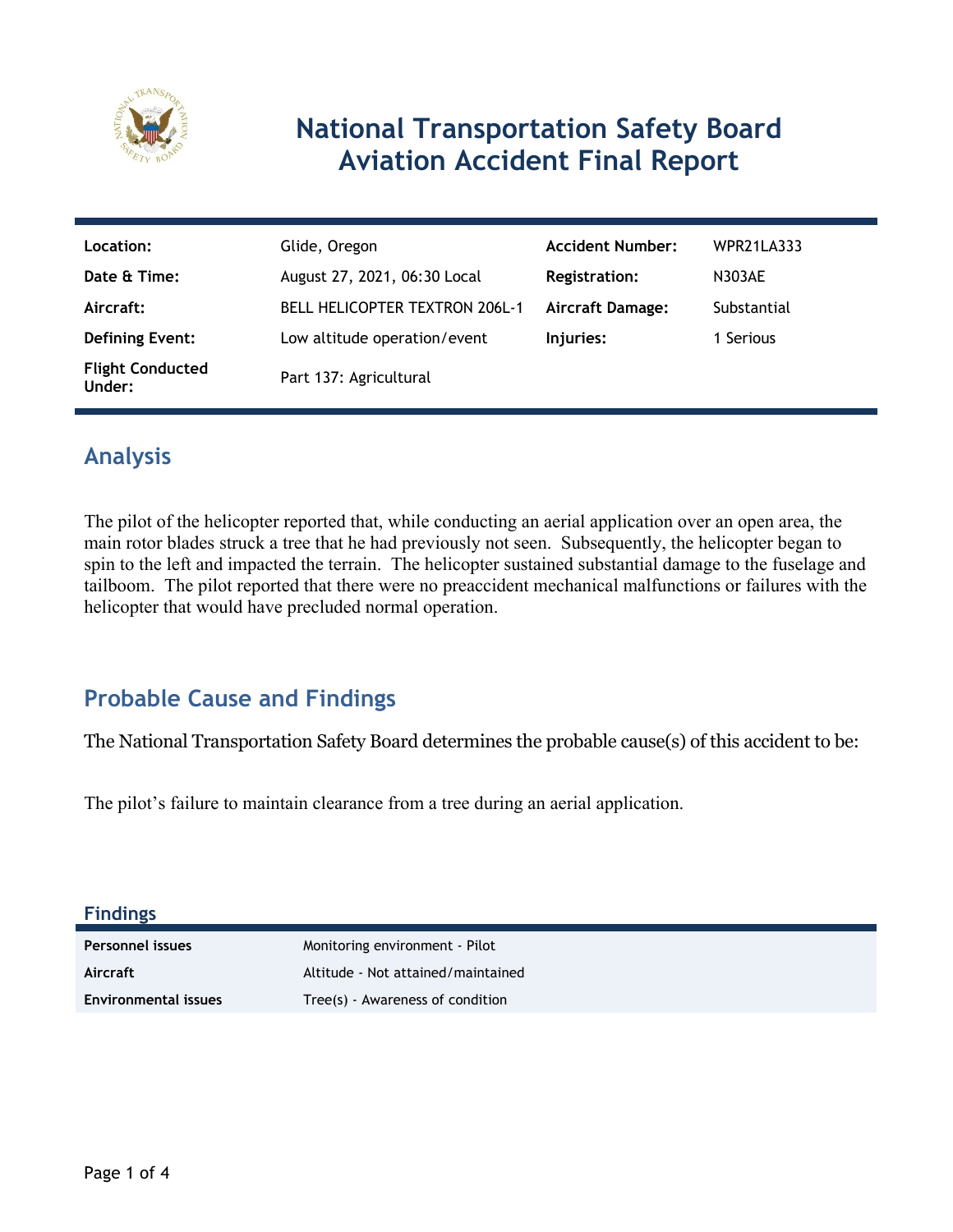### **Factual Information**

#### **History of Flight**

**Maneuvering-low-alt flying** Low altitude operation/event (Defining event)

#### **Pilot Information**

| Certificate:                     | Airline transport; Flight instructor                                                                                                                                                                                                                   | Age:                              | 67.Male          |
|----------------------------------|--------------------------------------------------------------------------------------------------------------------------------------------------------------------------------------------------------------------------------------------------------|-----------------------------------|------------------|
| Airplane Rating(s):              | Single-engine land; Multi-engine<br>land                                                                                                                                                                                                               | Seat Occupied:                    | Right            |
| <b>Other Aircraft Rating(s):</b> | Helicopter                                                                                                                                                                                                                                             | <b>Restraint Used:</b>            | 4-point          |
| Instrument Rating(s):            | Airplane                                                                                                                                                                                                                                               | <b>Second Pilot Present:</b>      | No               |
| Instructor Rating(s):            | Airplane multi-engine; Instrument<br>airplane                                                                                                                                                                                                          | <b>Toxicology Performed:</b>      |                  |
| <b>Medical Certification:</b>    | Class 2 With waivers/limitations                                                                                                                                                                                                                       | Last FAA Medical Exam:            | February 1, 2021 |
| <b>Occupational Pilot:</b>       | Yes.                                                                                                                                                                                                                                                   | Last Flight Review or Equivalent: | January 1, 2021  |
| <b>Flight Time:</b>              | 29000 hours (Total, all aircraft), 140016 hours (Total, this make and model), 27000 hours (Pilot<br>In Command, all aircraft), 200 hours (Last 90 days, all aircraft), 50 hours (Last 30 days, all<br>aircraft), 6 hours (Last 24 hours, all aircraft) |                                   |                  |

### **Aircraft and Owner/Operator Information**

| Aircraft Make:                | <b>BELL HELICOPTER TEXTRON</b> | Registration:                            | <b>N303AE</b>               |
|-------------------------------|--------------------------------|------------------------------------------|-----------------------------|
| Model/Series:                 | 206L-1                         | <b>Aircraft Category:</b>                | Helicopter                  |
| Year of Manufacture:          | 1979                           | <b>Amateur Built:</b>                    |                             |
| Airworthiness Certificate:    | Normal; Restricted (Special)   | Serial Number:                           | 45348                       |
| <b>Landing Gear Type:</b>     | <b>Skid</b>                    | Seats:                                   | 7                           |
| Date/Type of Last Inspection: | Unknown                        | <b>Certified Max Gross Wt.:</b>          | 4150 lbs                    |
| Time Since Last Inspection:   |                                | Engines:                                 | 1 Turbo shaft               |
| Airframe Total Time:          |                                | <b>Engine Manufacturer:</b>              | ALLISON                     |
| ELT:                          | Not installed                  | <b>Engine Model/Series:</b>              | 250                         |
| <b>Registered Owner:</b>      |                                | <b>Rated Power:</b>                      | 250 Horsepower              |
| Operator:                     |                                | <b>Operating Certificate(s)</b><br>Held: | Agricultural aircraft (137) |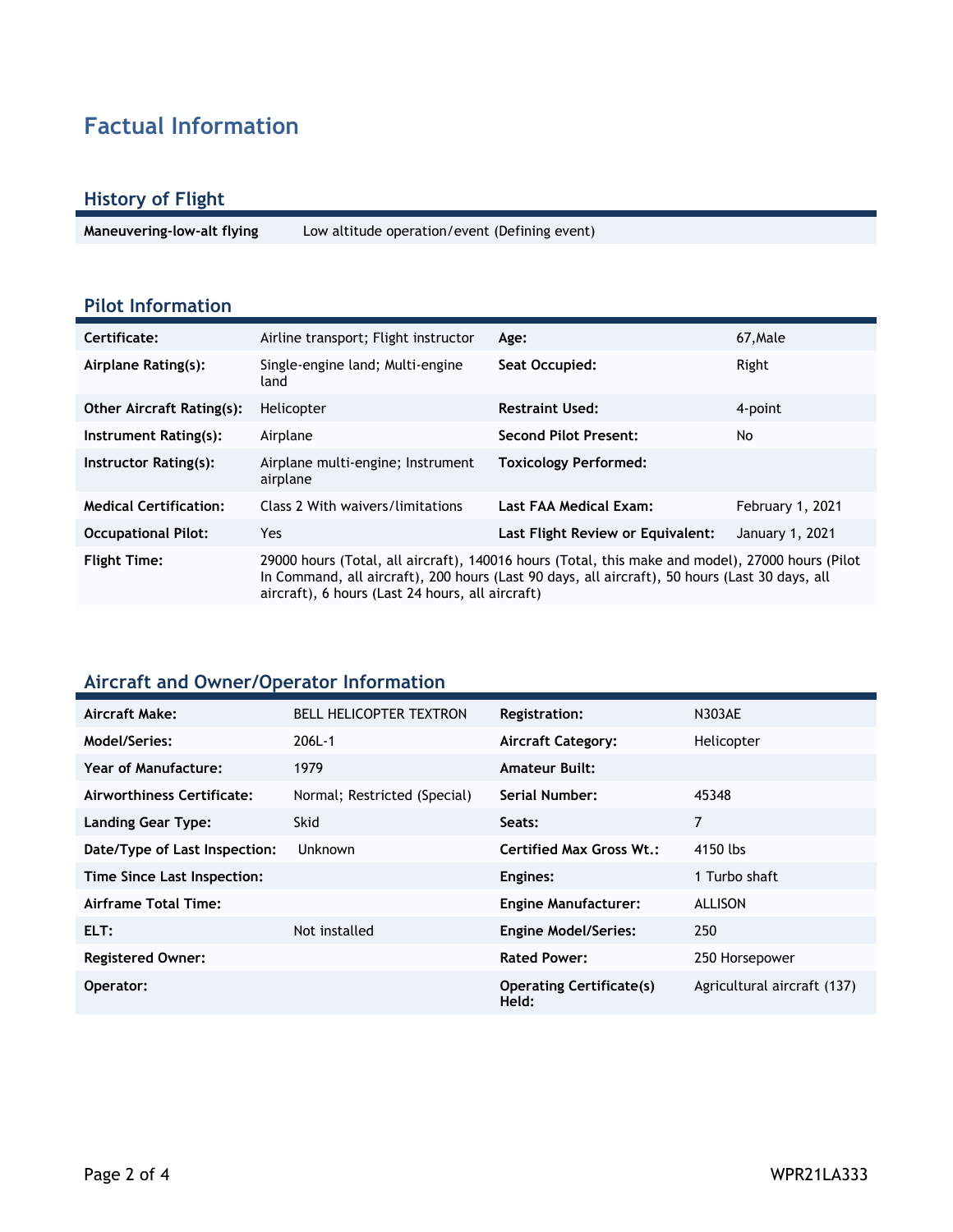### **Meteorological Information and Flight Plan**

| <b>Conditions at Accident Site:</b>     | Visual (VMC)                     | <b>Condition of Light:</b>                     | Day               |
|-----------------------------------------|----------------------------------|------------------------------------------------|-------------------|
| <b>Observation Facility, Elevation:</b> | KRBG, 509 ft msl                 | Distance from Accident Site:                   | 23 Nautical Miles |
| <b>Observation Time:</b>                | 06:22 Local                      | Direction from Accident Site:                  | 238°              |
| <b>Lowest Cloud Condition:</b>          | Scattered / 1500 ft AGL          | Visibility                                     | 10 miles          |
| Lowest Ceiling:                         | Overcast / 3000 ft AGL           | Visibility (RVR):                              |                   |
| Wind Speed/Gusts:                       | 9 knots /                        | <b>Turbulence Type</b><br>Forecast/Actual:     | None / None       |
| <b>Wind Direction:</b>                  | $350^\circ$                      | <b>Turbulence Severity</b><br>Forecast/Actual: | N/A / N/A         |
| <b>Altimeter Setting:</b>               | 30.09 inches Hg                  | <b>Temperature/Dew Point:</b>                  | 17°C / 12°C       |
| <b>Precipitation and Obscuration:</b>   | No Obscuration; No Precipitation |                                                |                   |
| <b>Departure Point:</b>                 | Glide, OR                        | Type of Flight Plan Filed:                     | None              |
| Destination:                            | Glide, OR                        | <b>Type of Clearance:</b>                      | None              |
| <b>Departure Time:</b>                  |                                  | Type of Airspace:                              | Class G           |

### **Wreckage and Impact Information**

| Crew Injuries:         | 1 Serious | <b>Aircraft Damage:</b>       | Substantial                |
|------------------------|-----------|-------------------------------|----------------------------|
| Passenger<br>Injuries: |           | <b>Aircraft Fire:</b>         | None                       |
| Ground Injuries:       |           | Aircraft<br><b>Explosion:</b> | None                       |
| <b>Total Injuries:</b> | Serious   | Latitude,<br>Longitude:       | 43.438748, -122.90996(est) |

# **Administrative Information**

| Investigator In Charge (IIC):               | Cawthra, Joshua                                             |                               |  |
|---------------------------------------------|-------------------------------------------------------------|-------------------------------|--|
| <b>Additional Participating</b><br>Persons: | Timothy Sisk; Federal Aviation Administration; Portland, OR |                               |  |
| <b>Original Publish Date:</b>               | February 8, 2022                                            | <b>Investigation Class: 4</b> |  |
| Note:                                       | The NTSB did not travel to the scene of this accident.      |                               |  |
| <b>Investigation Docket:</b>                | https://data.ntsb.gov/Docket?ProjectID=103789               |                               |  |